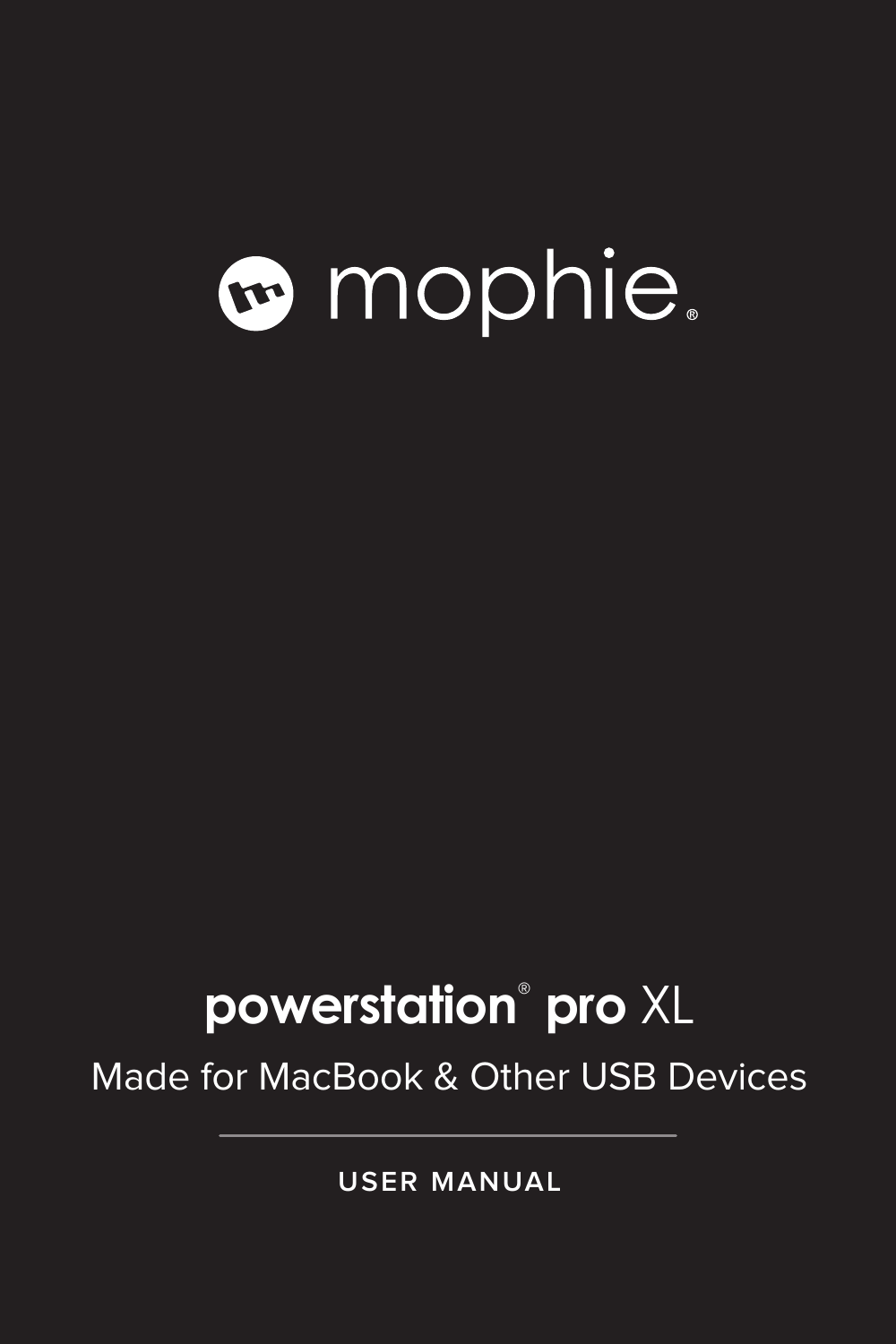#### **Welcome**

Thank you for purchasing the mophie® **powerstation® pro XL** portable battery. Developed with the latest USB-C PD technology, **powerstation pro XL** battery has the power and fast-charging capability to quickly add hours of power to your USB-C equipped laptop or other USB-C equipped device while you're on-the-go. Now you will be able to travel great distances and be the master of your own destiny, no longer bound by the limitations of your laptop's internal battery!

#### **Package contains**

- **powerstation pro XL** portable battery
- USB-C to USB-C cable
- USB-C to USB-A cable
- Quick-start quide

#### **Features**

Here's a rundown of why **powerstation pro XL**  battery is so great:

- USB-C PD output can deliver up to 45W of power to your USB-C equipped laptop, tablet, smartphone or other compatible device.
- Additional USB-A output port can deliver up to 12W of power and is compatible with most USB devices and wearables.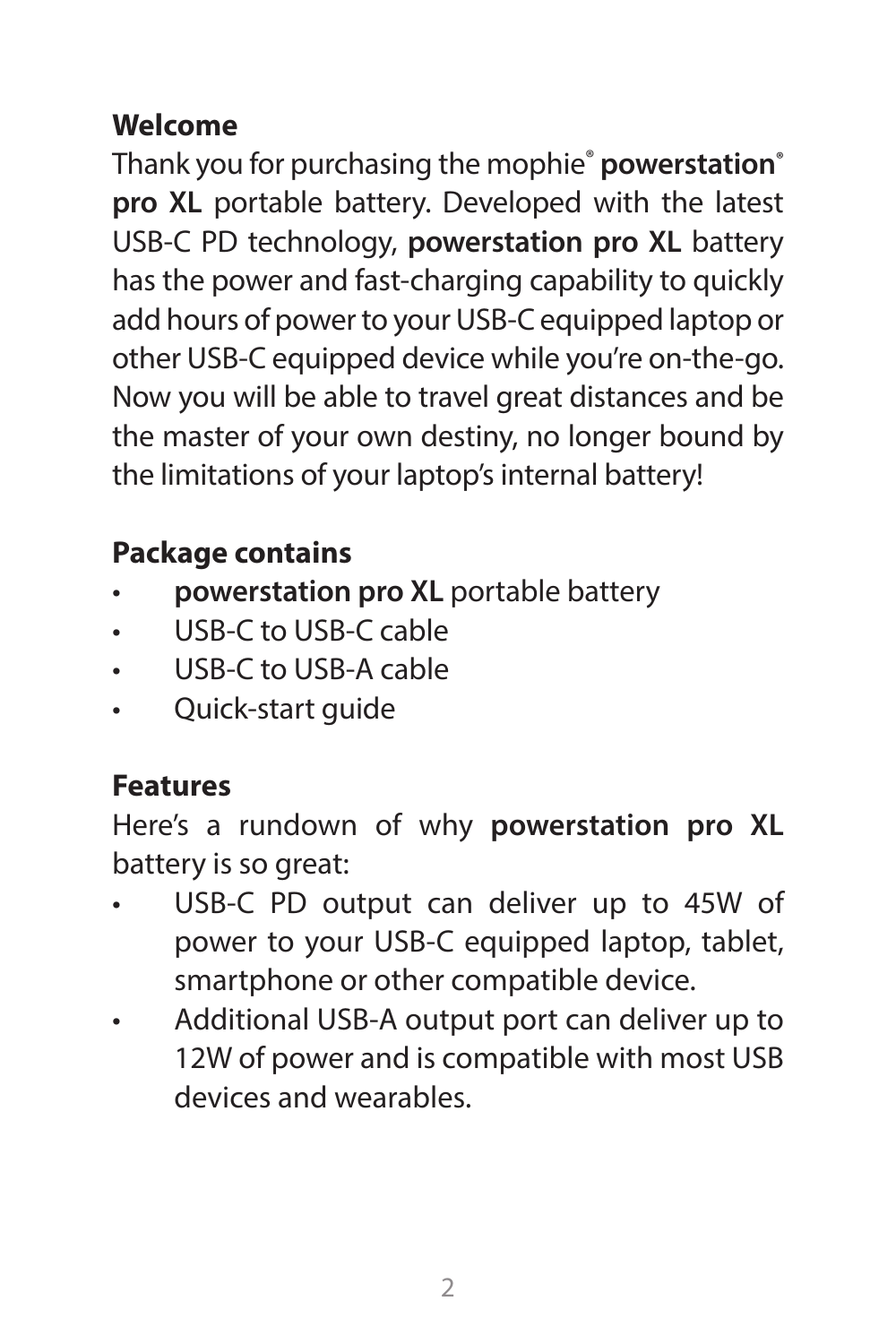- USB-C and USB-A ports are available simultaneously so you can charge two devices at the same time.
- **powerstation pro XL** battery recharges at fast speeds via the dedicated USB-C input port (up to 45W of power).
- Priority+® charging provides power to a device connected to the USB-C port or the USB-A port before the **powerstation pro XL** battery starts to recharge from its USB-C input port.
- Track battery power at a glance with the integrated four-light LED status indicator. One touch tells you how much juice the **powerstation pro X**L battery has. Know before you go!
- mophie's smart adaptive charging technology identifies your connected device and always delivers the fastest, most efficient charging speeds available.
- Digital Power Management circuitry provides built-in short-circuit, overcharge, undercharge, and temperature protection. Safety first!
- The premium fabric wrap protects the housing from scratches and has a comfortable feel.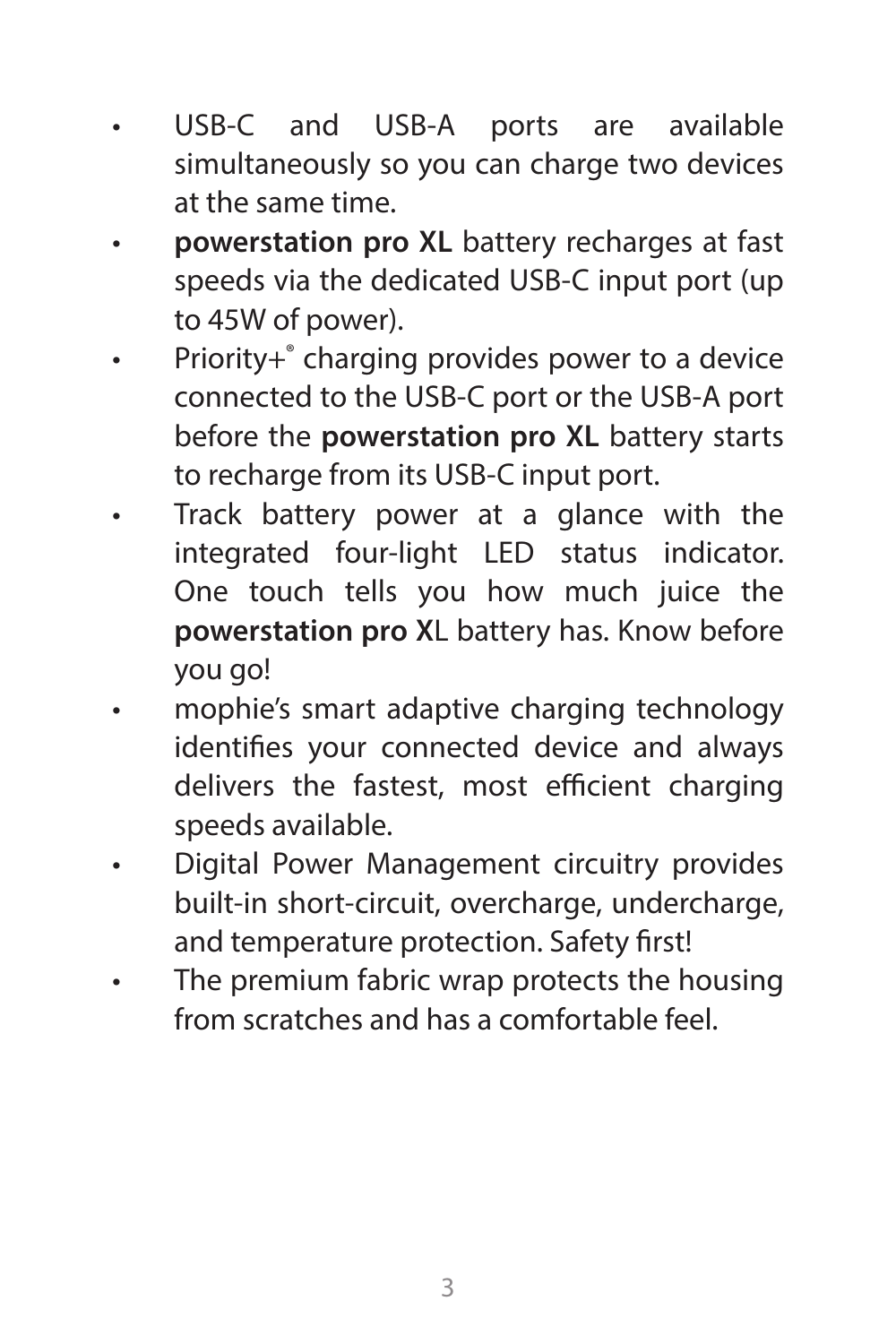#### **Compatibility**

The mophie **powerstation pro XL** battery features a USB-C output port (USB-C PD) so you're always ready to charge your USB-C laptop or other USB-C equipped devices. The battery also has a USB-A output port that is compatible with most popular smartphones, tablets, other USB devices and wearables.

If you experience any issues with charging your particular device, ensure that the **powerstation pro XL** battery is fully charged and check the FAQ section on this website.

As always, no matter what device you have, carefully read through the *Warning* section in this manual and in the quick-start guide included with your powerstation pro XL battery before using it.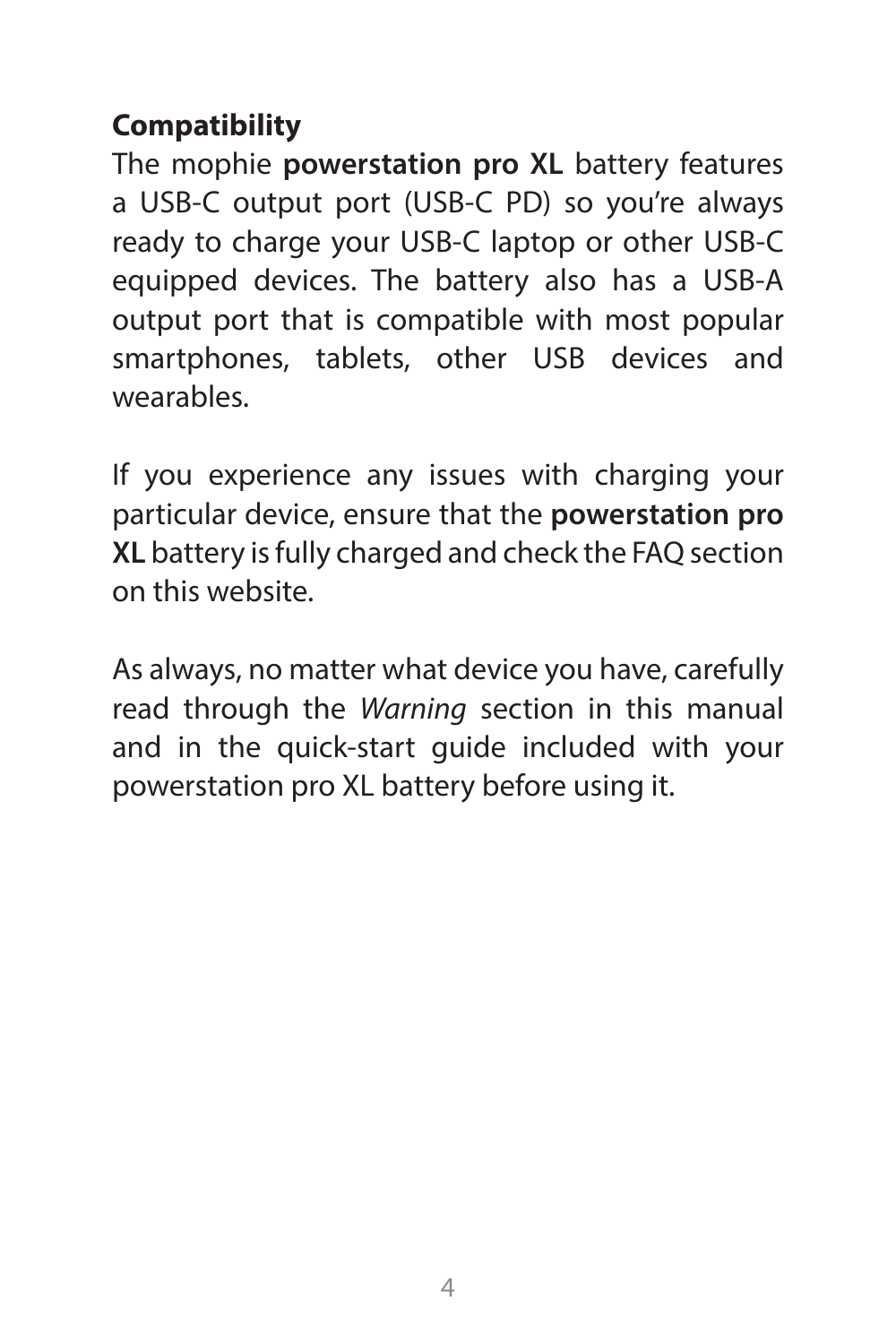#### **Charging your powerstation battery**

IMPORTANT: Before using your **powerstation pro XL** battery for the first time, fully charge it (so that pressing the charge status button lights all 4 status LEDs).

To charge your **powerstation pro XL** battery, use one of the supplied cables to connect its USB-C input port to a USB-C or USB-A wall charger.



The USB-C input port will charge the **powerstation pro XL** battery at USB-C PD spec power levels (up to 45W) when connected to a compatible wall charger.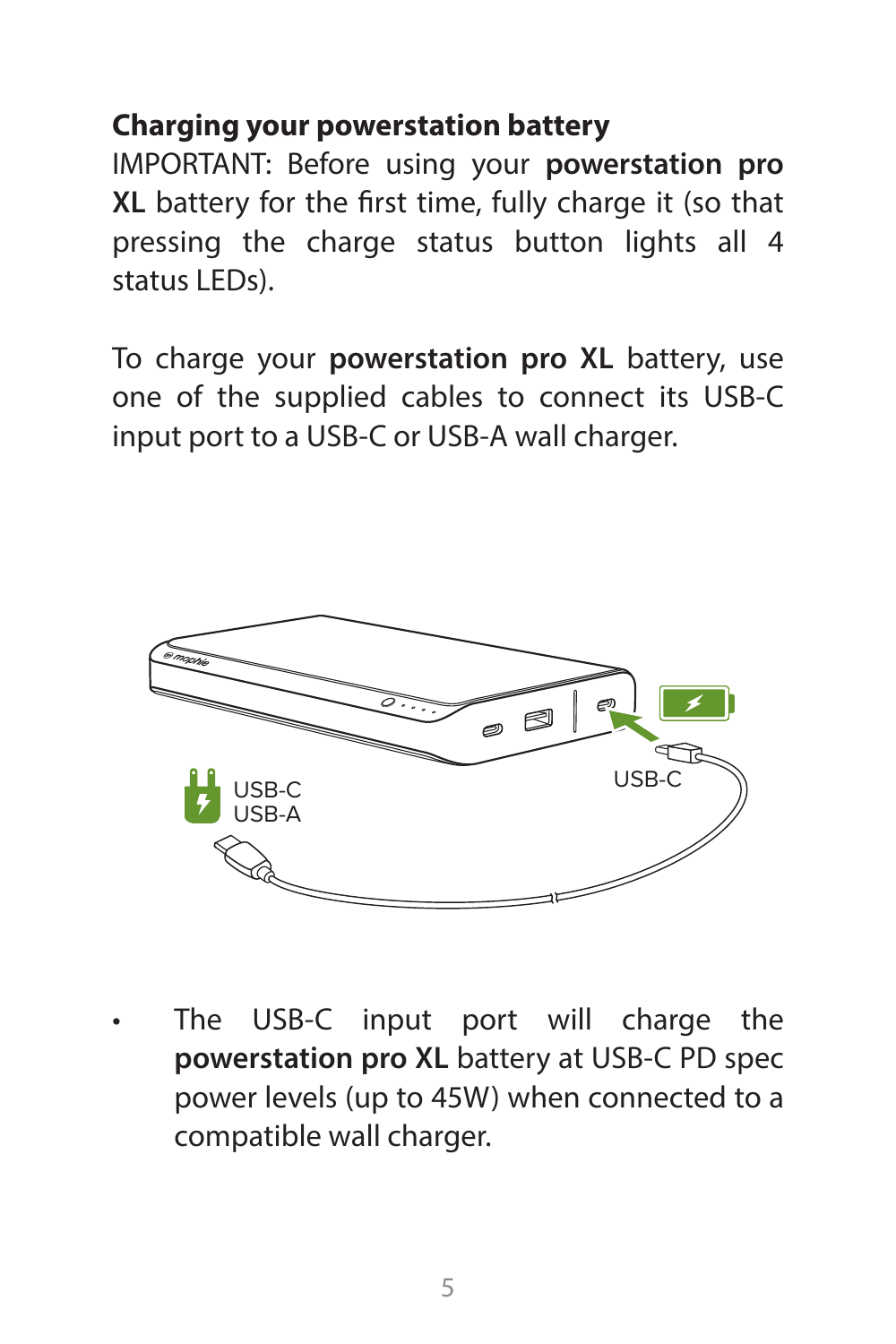#### **Charging your device**

Charging USB-C equipped laptops

Connect the supplied USB-C to USB-C cable to the **powerstation pro XL** battery's USB-C output port and to your laptop's USB-C charging input. Charging begins automatically.

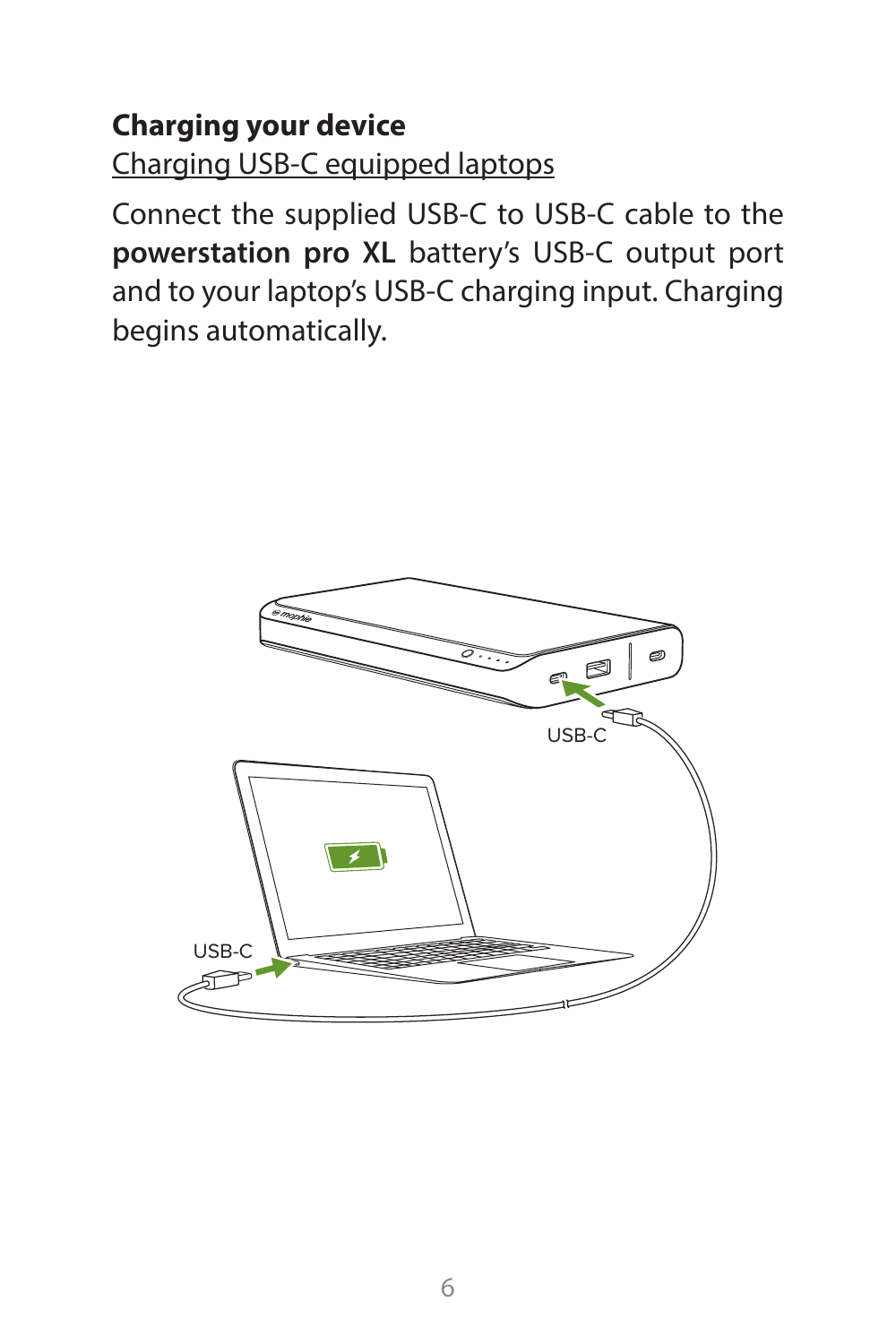IMPORTANT: Do not connect a USB-C equipped laptop to the **powerstation pro XL** battery's USB-A port.

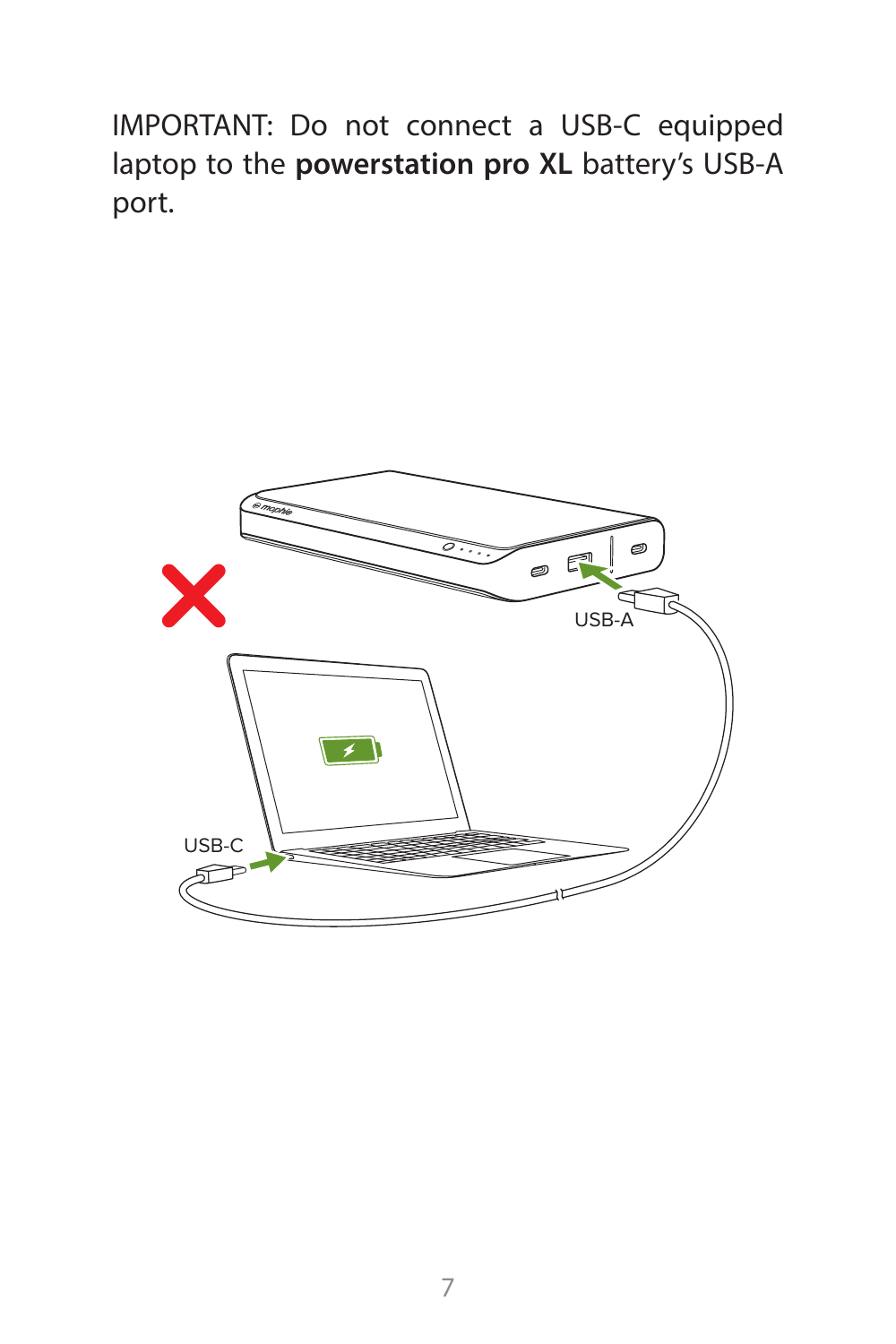#### Charging other devices

Connect one of the included cables or the cable that came with your device to the **powerstation pro XL**  battery's USB-C or USB-A output port and to your device. Charging begins automatically.

• The **powerstation pro XL** battery's USB-C output port will deliver USB-C PD power levels (up to 45W) when connected to a compatible device.

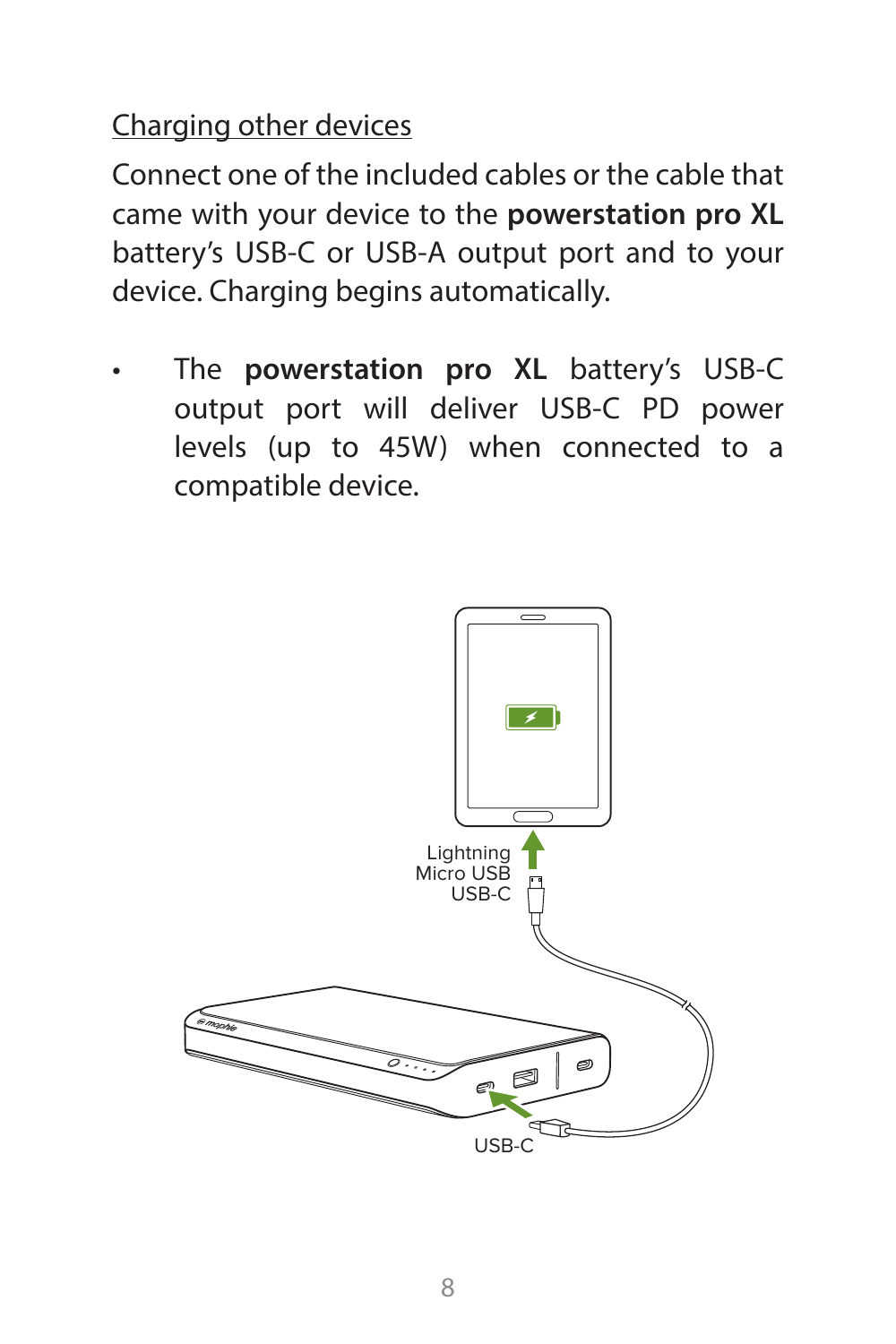. The **powerstation pro XL** battery's USB-A mediport will deliver power levels up to 12W when connected to a compatible device.

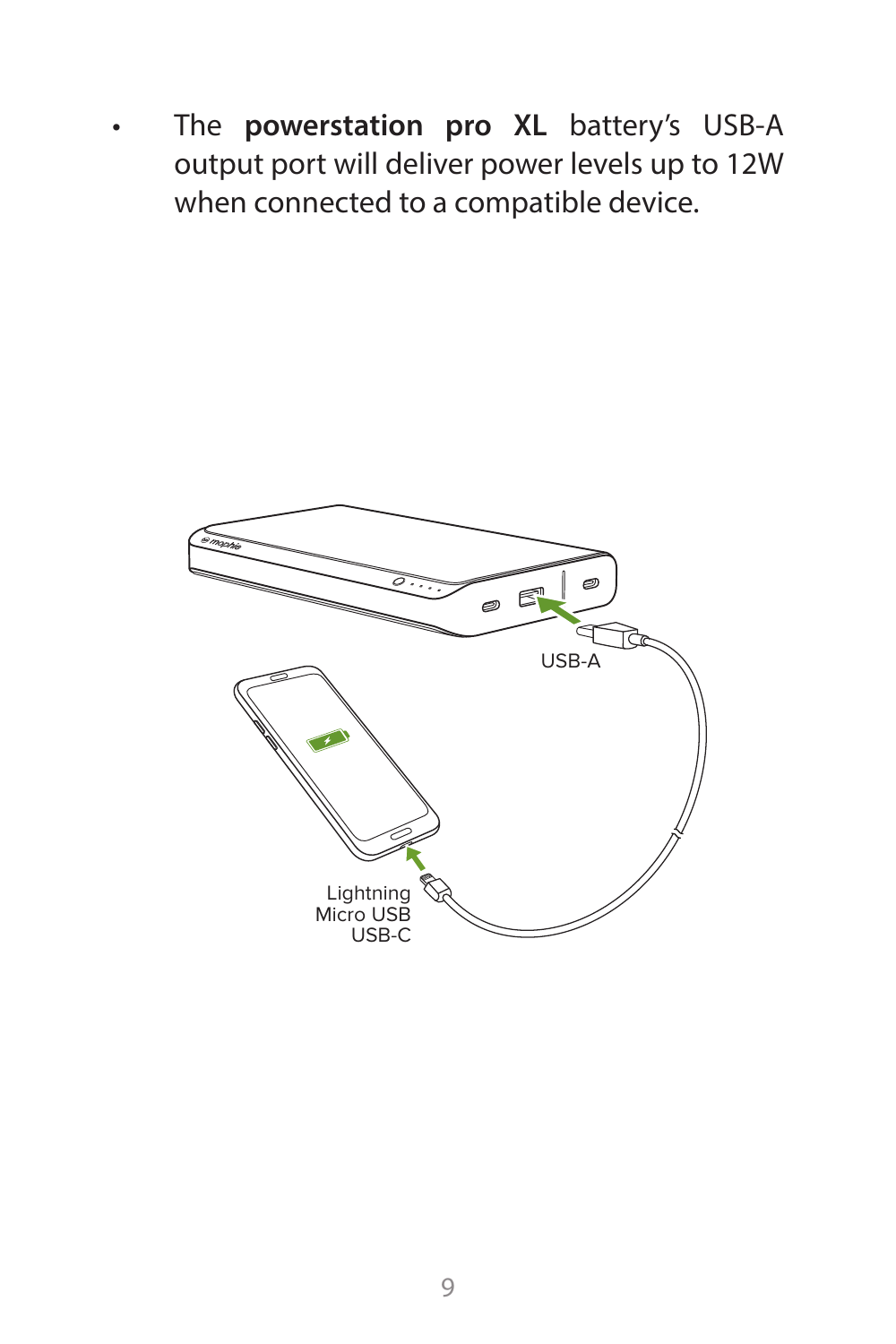Charging multiple devices

You can use the **powerstation pro XL** battery's USB-C and USB-A output ports at the same time and charge two devices simultaneously. Connect the devices using the supplied cables and/or the cables included with the devices. Charging begins automatically.

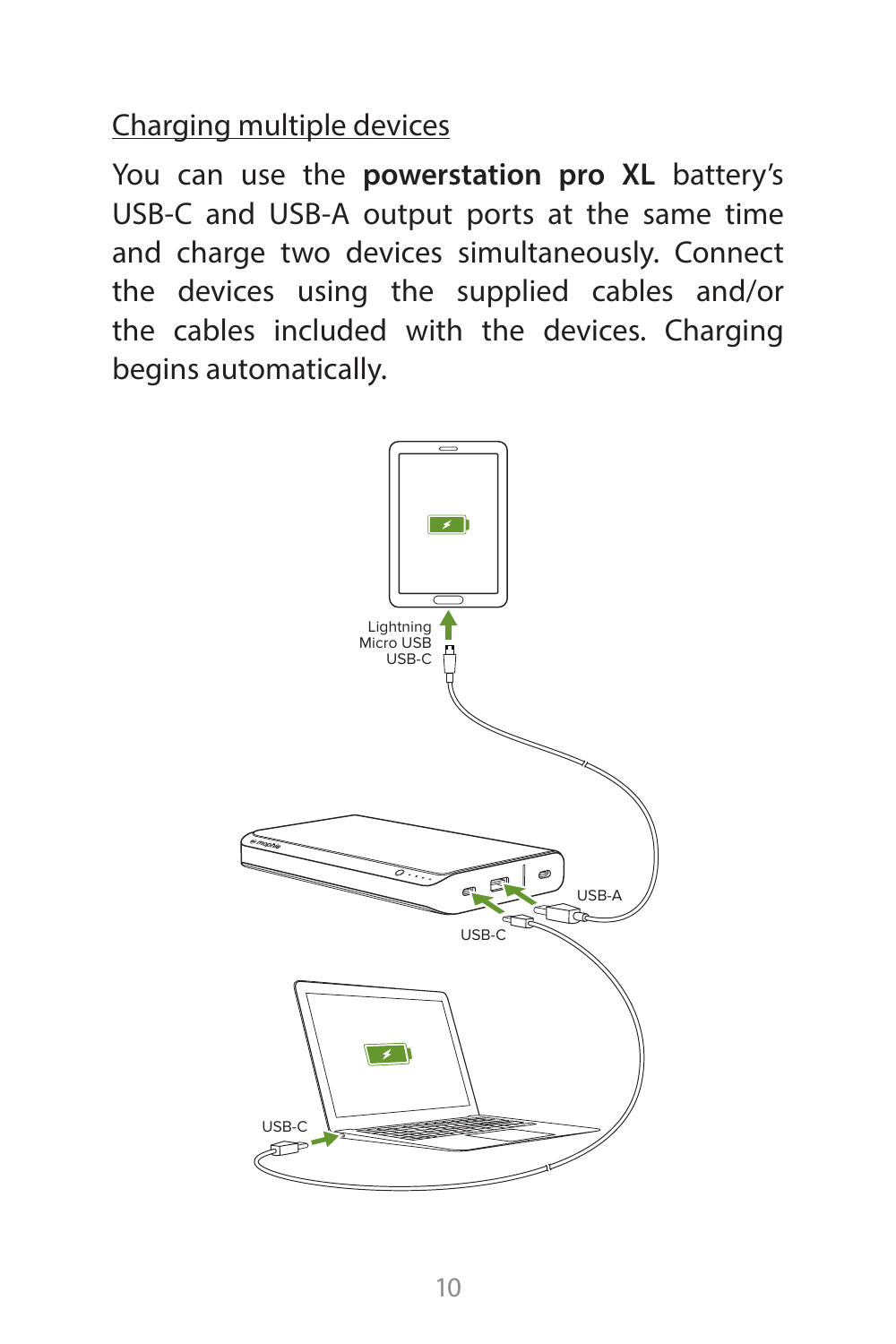• When charging multiple devices, the **powerstation pro XL** battery's USB-C output port will deliver power levels up to 30W to a compatible device, and its USB-A output port will deliver power levels up to 12W to a compatible device.

IMPORTANT: Only connect a USB-C equipped laptop to the **powerstation pro XL** battery's USB-C output port. Do not connect it to the USB-A output port.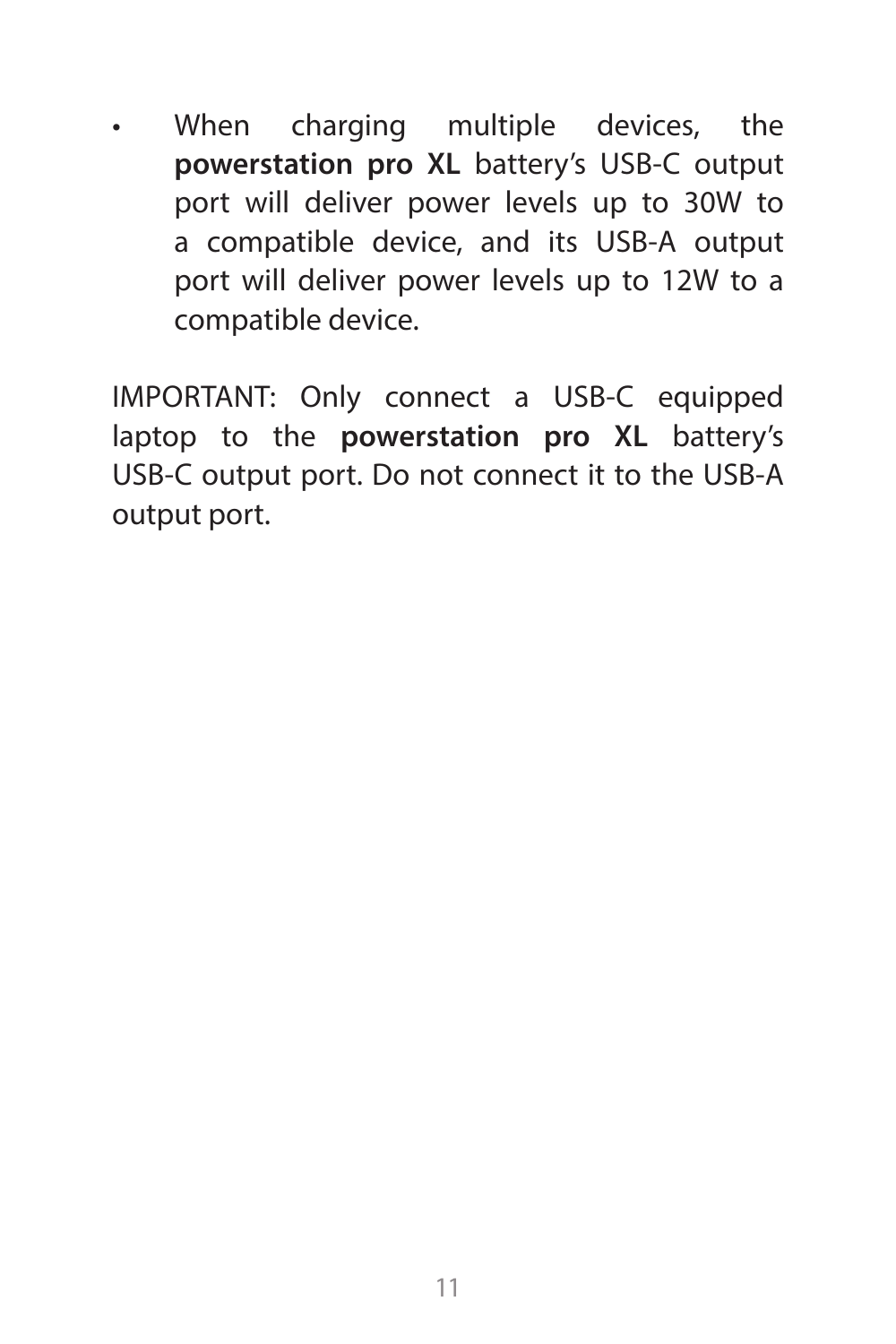#### Priority+ Charging

When recharging your **powerstation pro XL** battery, Priority+ charging provides power to a device connected to either its USB-C or its USB-A output port first, before the powerstation battery starts to recharge.

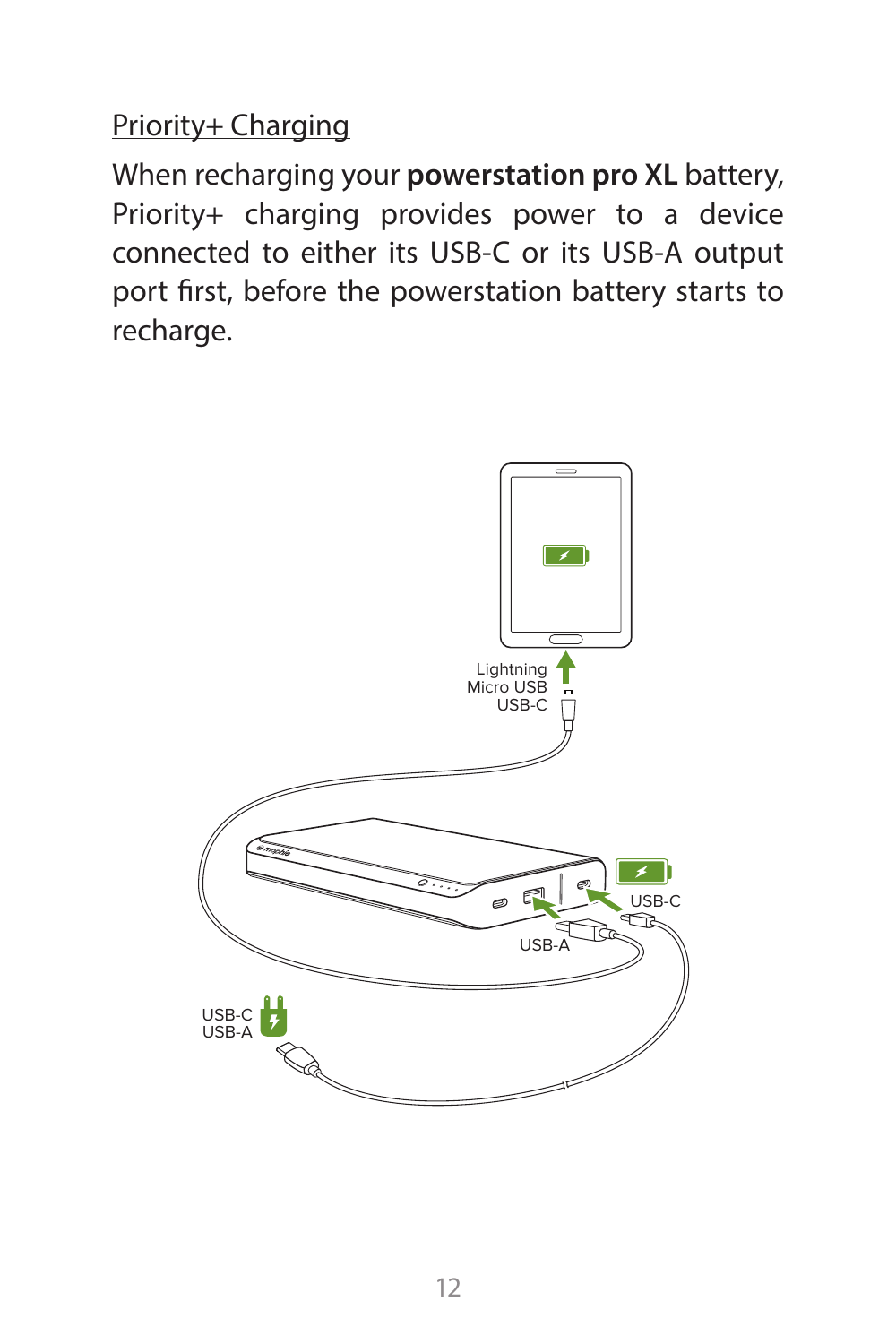#### **Checking your battery's charging status**

Press the status button on your **powerstation pro XL** battery and the status LEDs will indicate its charge level. Four LEDs means that the battery is fully charged, while one LED means that it's almost empty. Know before you go!

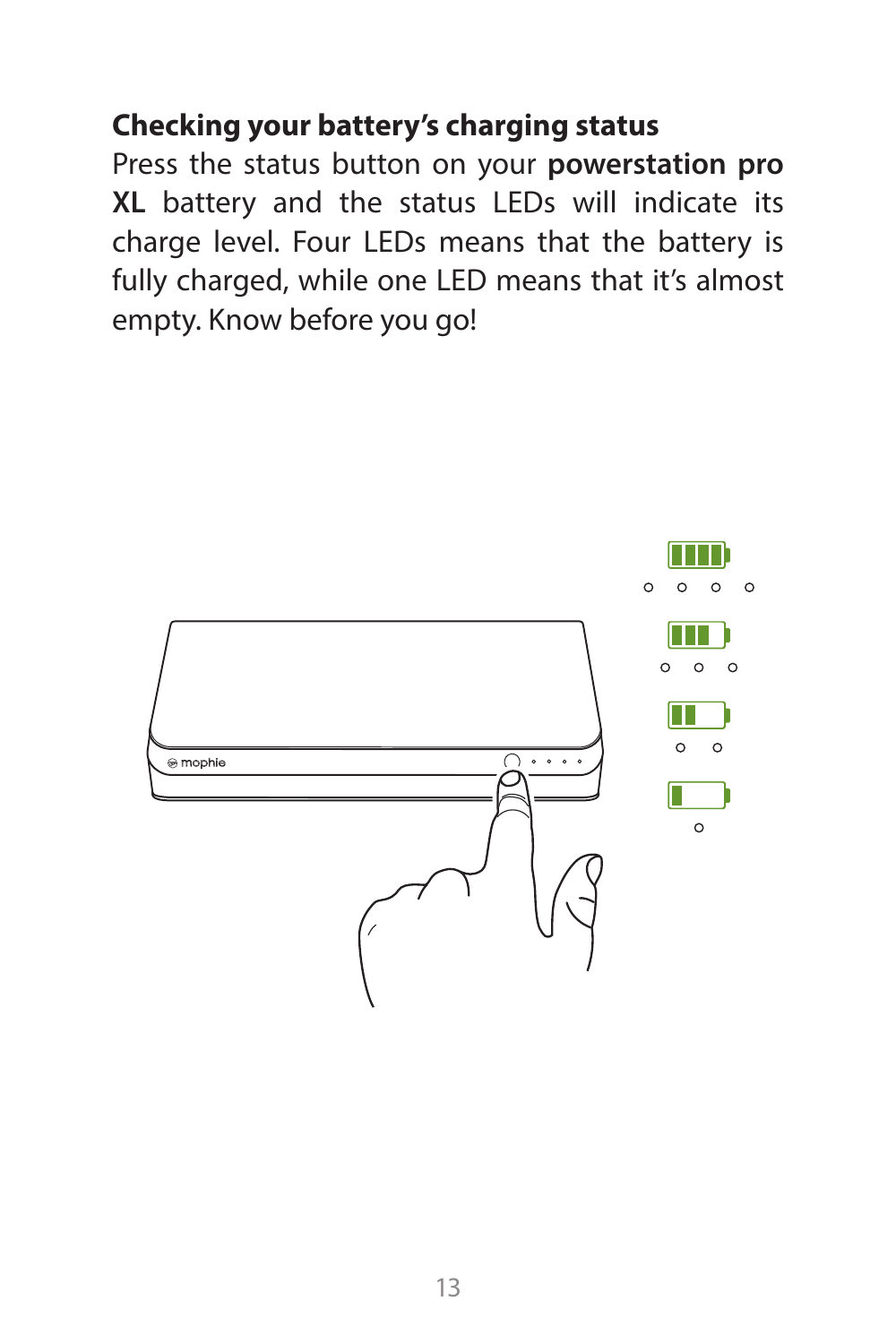#### **Taking care of your powerstation battery**

- Keep your powerstation battery dry and away from moisture and corrosive materials.
- Do not clean your powerstation battery with harsh chemicals, soaps or detergents. Just wipe the case with a soft cloth.
- Make sure the powerstation battery's USB ports do not become contaminated with lint or other debris. Use a canned-air type of product periodically to ensure that the port openings are clear.
- Recharge your powerstation battery once every three months when not in use. If you plan on putting it away, fully charge it (so that pressing the charge status button lights all 4 status LEDs) first.

#### **Warranty**

At mophie, we are dedicated to making the best quality products. To back this up, this product is warranted for 2 years. For full details regarding warranty terms and exclusions, please visit: mophie.com/warranty. This warranty does not affect any statutory rights that you may be entitled to. Keep a copy of your purchase receipt as proof of purchase. Be sure to register your product at mophie.com. Failure to register your product and/or provide proof of purchase may void the warranty.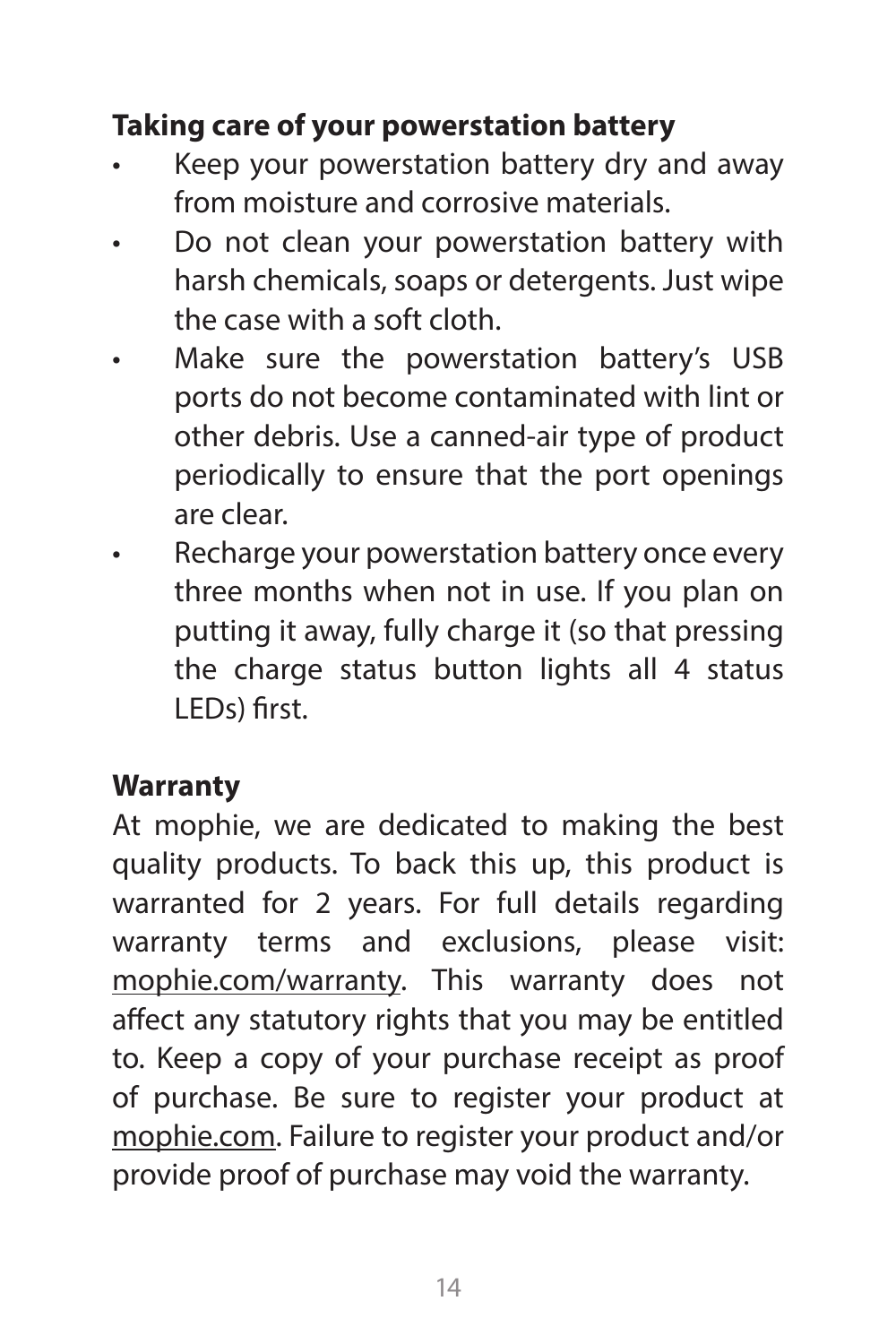#### **Exclusions & Limitations**

Except for the limited warranty expressly set forth or to the extent restricted or prohibited by applicable law, mophie expressly disclaims any and all other warranties express or implied, including any warranty of quality, merchantability, or fitness for a particular purpose, and you specifically agree that mophie shall not be liable for any special, incidental, indirect, punitive, or consequential damages of any type on any mophie product. In addition to and without limiting the generality of the foregoing disclaimers, the limited warranty does not, under any circumstances, cover the replacement or cost of any electronic device or personal property inside or outside of the mophie product.

You may have additional warranty rights depending on your country, state or province. Further, some countries, states and provinces do not allow the exclusion or limitation of incidental or consequential damages or exclusions or limitations on the duration of implied warranties, so the above may not apply to you. If any provision of the warranty is found unlawful, void or unenforceable, that provision shall be deemed severable and shall not affect any remaining provision.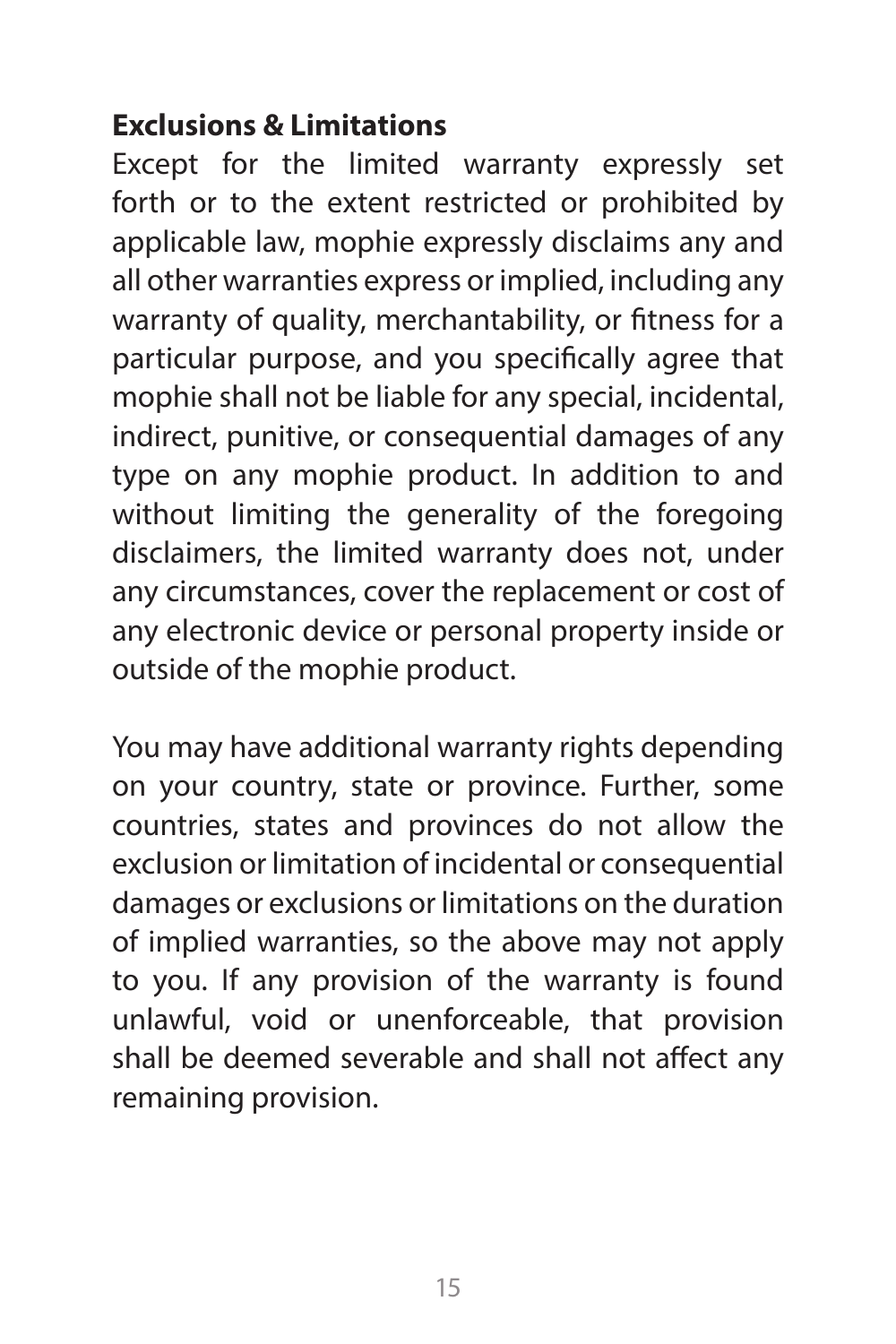#### **Customer service**

Telephone: 1-888-8mophie International: +1 (269) 743-1340 Web: www.mophie.com/cs

#### **Warning**

Read all instructions and warnings prior to using this product. Improper use of this product may result in product damage, excess heat, toxic fumes, fire, or explosion, for which damages you ("Purchaser"), and not mophie llc ("Manufacturer") are responsible.

- **EX** Before using your **powerstation pro XL** battery for the first time, fully charge it (so that pressing the charge status button lights all 4 of the status LEDs).
- **L** Do not store device in high-temperature environment, including heat caused by intense sunlight or other forms of heat. Do not place device in fire or other excessively hot environments.
- **E** The **powerstation pro XL** battery should be operated only in open-air conditions. It should not be operated in an enclosed, unventilated space such as a carrying bag, pocket, purse or bedding. Failure to follow these instructions may cause damage to the battery by overheating.
- **E** Be cautious of drops, bumps, abrasions, or other impacts to this device. If there is any damage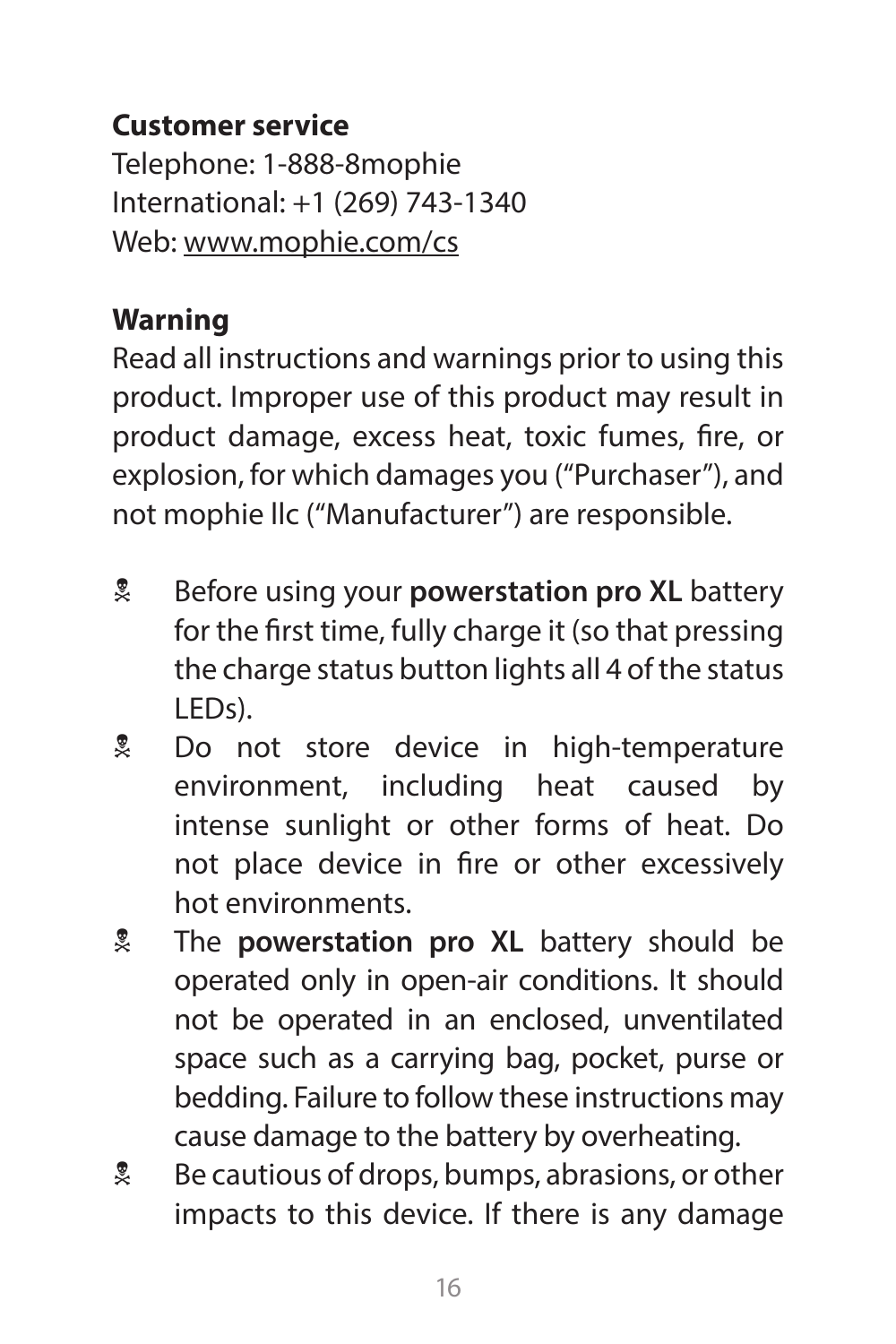to the device such as dents, punctures, tears, deformities, or corrosion due to any cause, discontinue use. Contact Manufacturer or dispose of it in an appropriate manner at your local battery-recycling center.

- **Do not disassemble this device or attempt to** re-purpose or modify it in any manner.
- $\frac{1}{2}$  Do not attempt to charge this device using any method, apparatus, or connection other than the device's USB-C input port. For questions or instructions for the ways to charge the device refer to the illustrations in the *Charging Your powerstation Battery* section of this user manual.
- **Let** Do not attempt to replace any part of this device.
- **If this device is accessible to or may be used** by a minor, purchasing adult agrees to be solely responsible for providing supervision, instruction, and warnings. Purchaser agrees to defend, indemnify, and hold Manufacturer harmless for any claims or damages arising from unintended use or misuse by a minor.
- All products have gone through a thorough quality assurance inspection. If you find that your device is excessively hot, is emitting odor, is deformed, abraded, cut or is experiencing or demonstrating an abnormal phenomenon, immediately stop all product use and contact Manufacturer.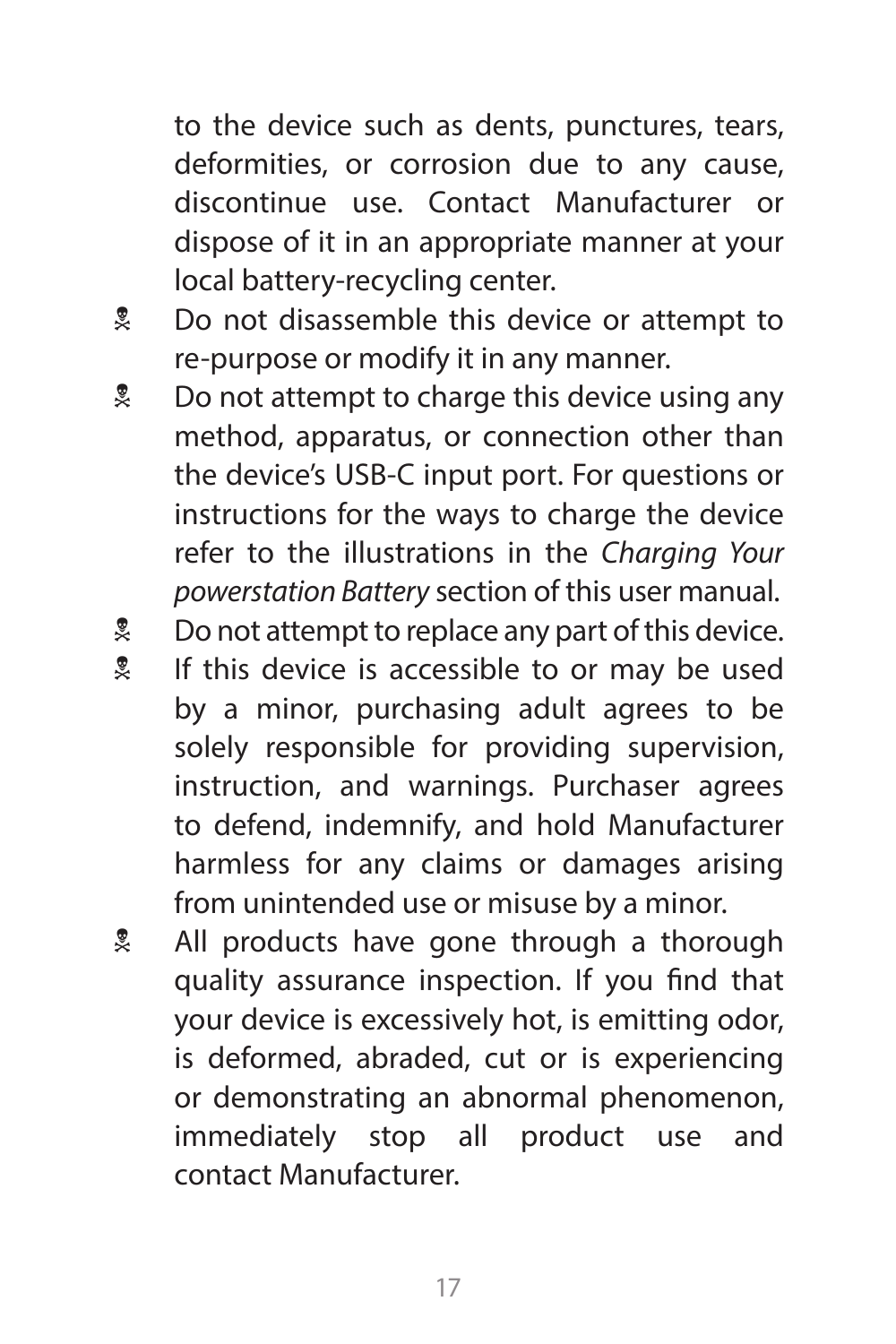**E** Never dispose of batteries in the garbage. Disposal of batteries in the garbage is unlawful under state and federal environmental laws and regulations. Always take used batteries to your local battery-recycling center.

#### **Legal**

This product is meant for use only in conjunction with the appropriate device. Please consult your device packaging to determine whether this product is compatible with your particular device. Manufacturer is not responsible for any damages to any device incurred through the use of this product.

Manufacturer shall not in any way be liable to you or to any third party for any damages you or any third party may suffer as a result of use, intended or unintended, or misuse of this product in conjunction with any device or accessory other than the appropriate device for which this product is designed. Manufacturer will not be responsible for any damages you or any third party may suffer as a result of misuse of this product as outlined above. Purchaser agrees to defend, indemnify, and hold Manufacturer harmless for any claims or damages arising from unintended use or misuse, including use with an unintended device.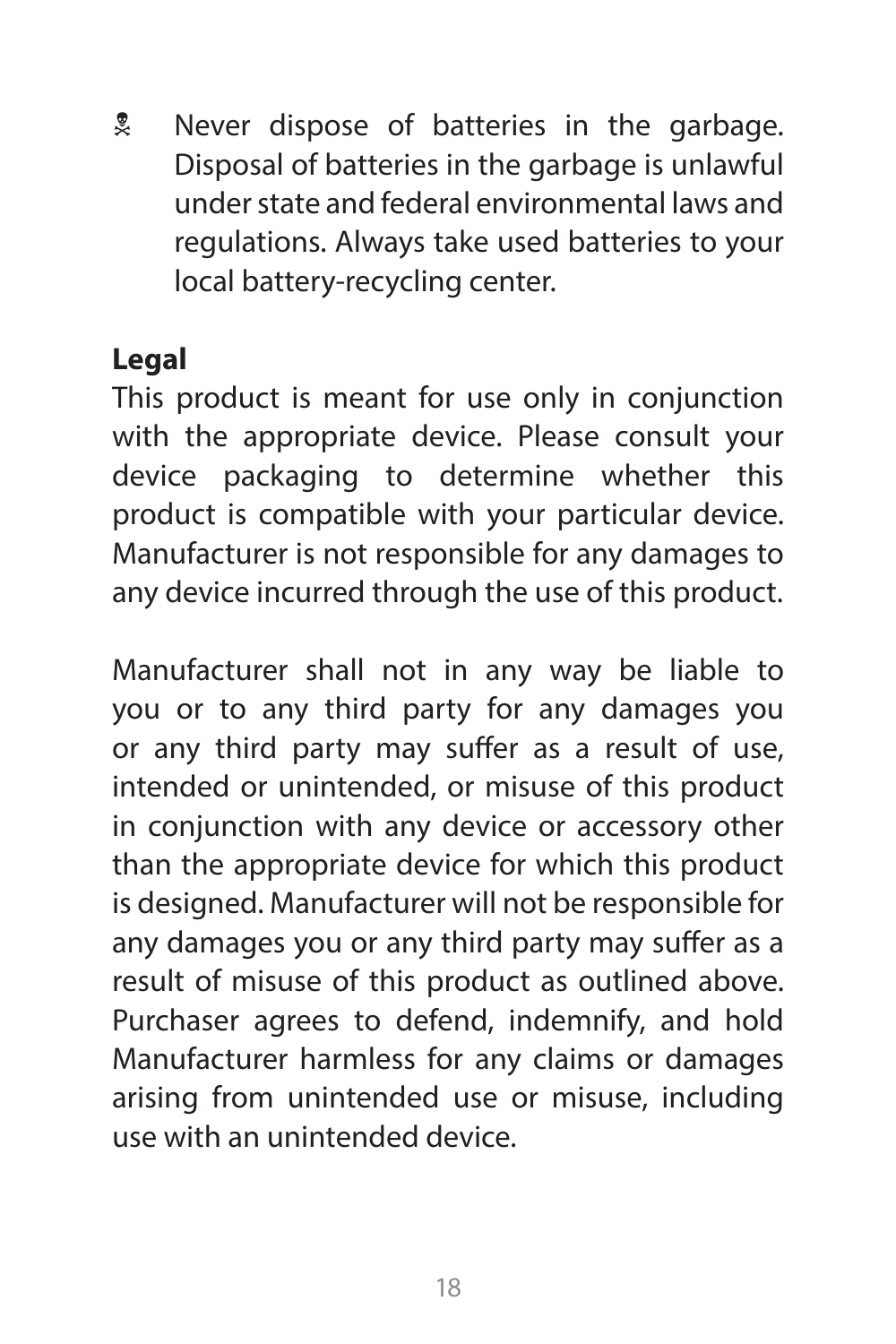mophie, powerstation, Power for all, Priority+, Stay Powerful, the five-circles design, and the mophie logo are trademarks of mophie inc. Lightning and MacBook are trademarks of Apple Inc. USB-C is a trademark of USB Implementers Forum. All rights reserved. Patents: mophie.com/patents.

This device complies with part 15 of the FCC Rules and RSS-Gen of IC Rules. Operation is subject to the following two conditions: (1) This device may not cause harmful interference, and (2) this device must accept any interference received, including interference that may cause undesired operation.

NOTE: This equipment has been tested and found to comply with the limits for a Class B digital device, pursuant to part 15 of the FCC Rules. These limits are designed to provide reasonable protection against harmful interference in a residential installation. This equipment generates, uses, and can radiate radio frequency energy and, if not installed and used in accordance with the instructions, may cause harmful interference to radio communications. However, there is no guarantee that interference will not occur in a particular installation.

If this equipment does cause harmful interference to radio or television reception, which can be determined by turning the equipment off and on, the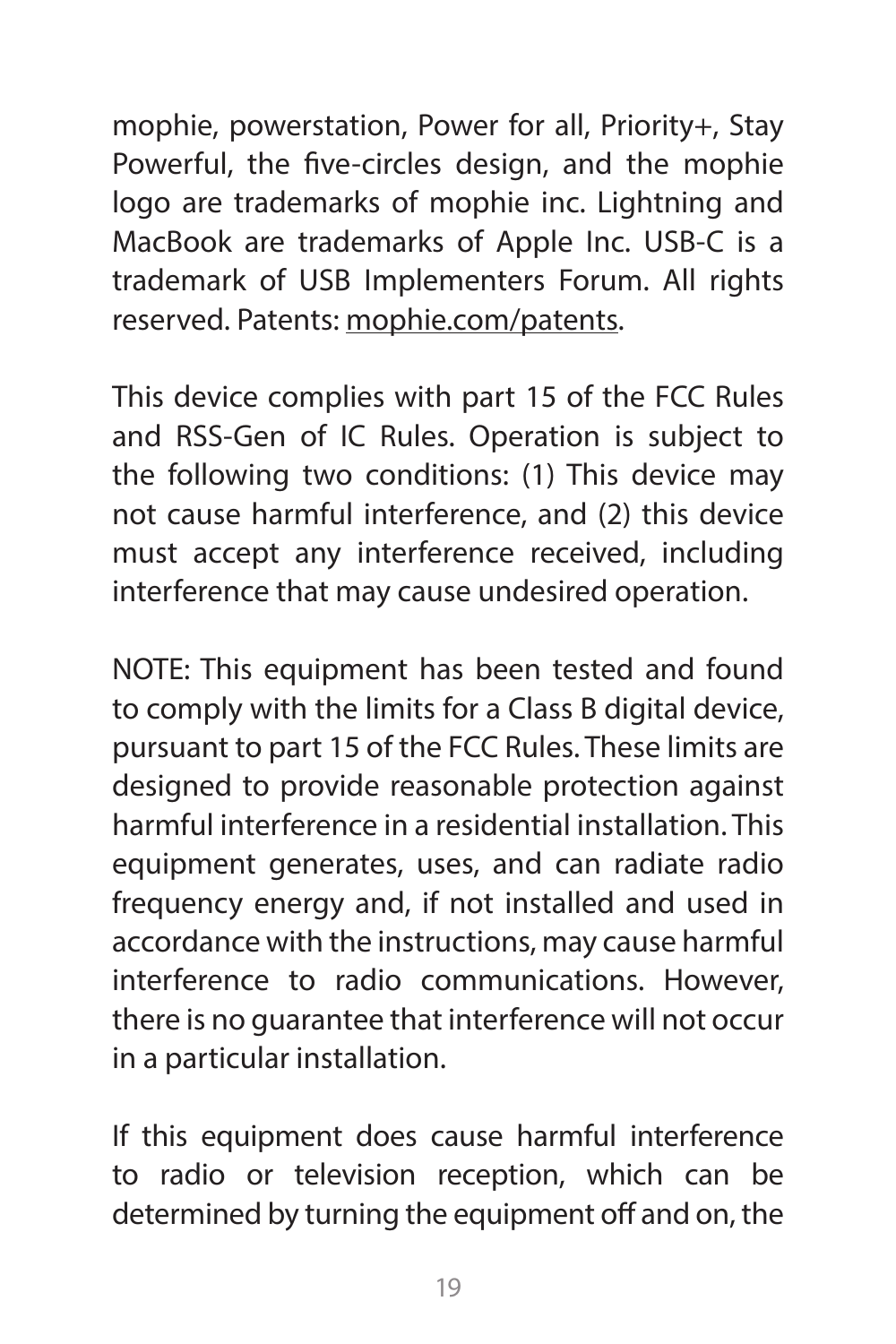user is encouraged to try to correct the interference by one or more of the following measures:

- Reorient or relocate the receiving antenna.
- Increase the separation between the equipment and receiver.
- Connect the equipment into an outlet on a circuit different from that to which the receiver is connected.
- Consult the dealer or an experienced technician for help.

CAUTION: To comply with the limits of the Class B digital device, pursuant to Part 15 of the FCC Rules, this device must be used with certified peripherals and shielded cables. All peripherals must be shielded and grounded. Operation with non-certified peripherals or non-shielded cables may result in interference to radio or reception.

This device CONFORMS TO UL STD. 60950-1 CERTIFIED TO CSA STD.C22.2 NO.60950-1, CONFORMS TO UL STD. 2054.

MODIFICATION: Any changes or modifications of this device could void the warranty.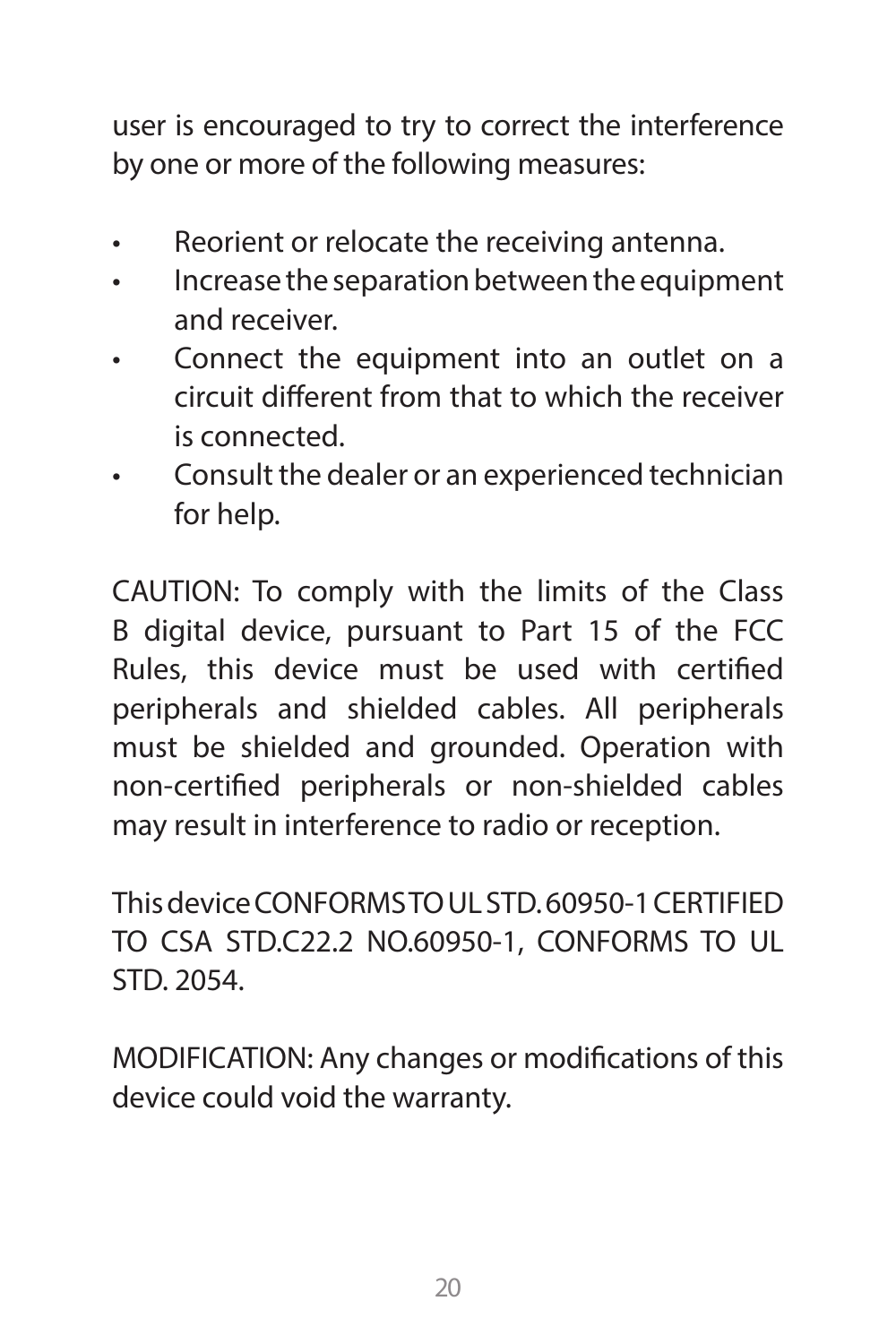### **WEEE Declaration**

 $\hat{=}$  All of our products are marked with the WEEE symbol; this indicates that this product must NOT be disposed of with other waste. Instead it is the user's responsibility to dispose of their waste electrical and electronic equipment by handing it over to an approved re-processor, or by returning it to mophie inc. for reprocessing. For more information about where you can send your waste equipment for recycling, please contact mophie inc. or one of your local distributors.